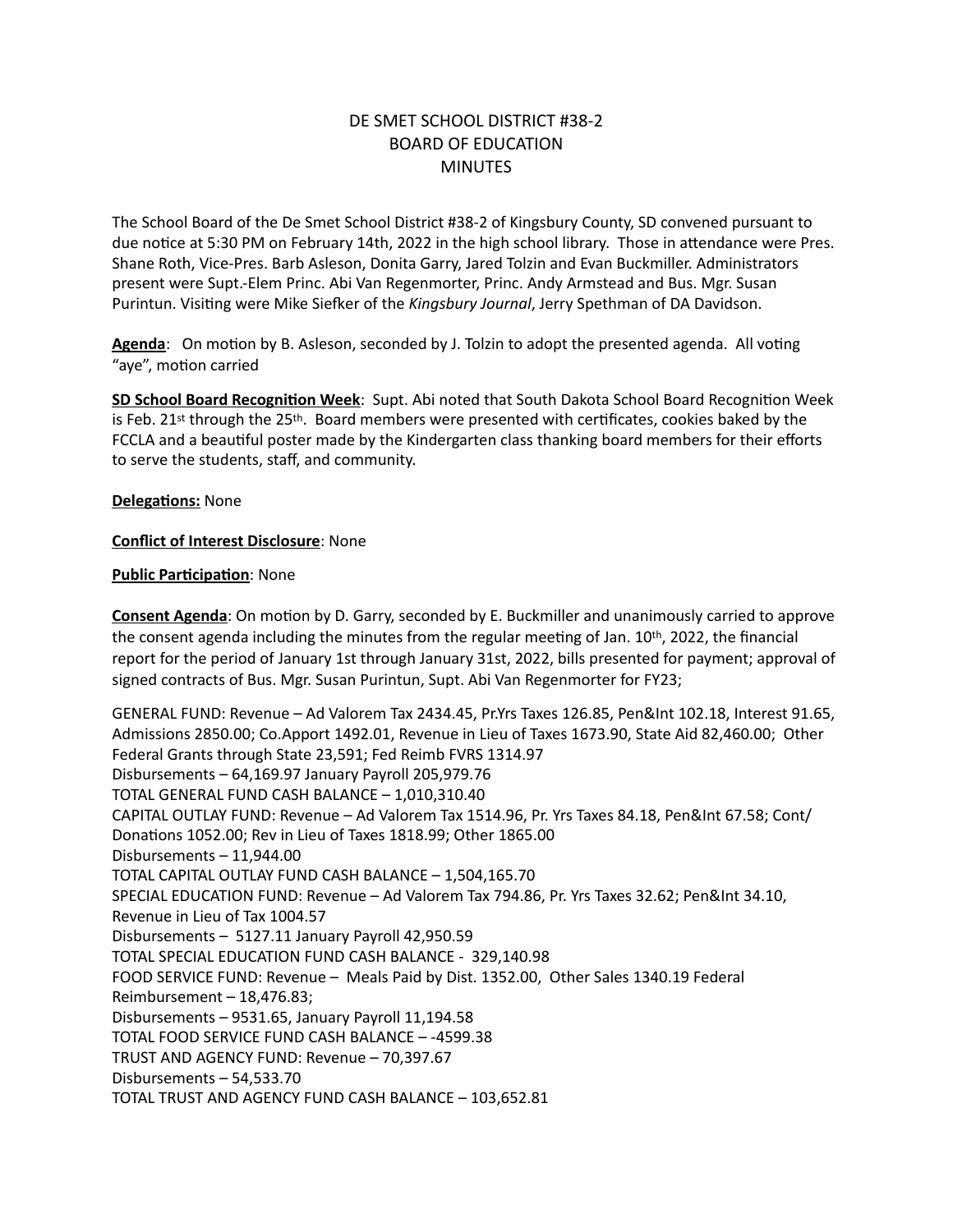## ENTERPRISE FUND: Revenue – None Disbursements – None TOTAL ENTERPRISE FUND CASH BALANCE – 4005.22 SCHOLARSHIP FUND CASH BALANCES: 34,613.14 Bill Listing:

**GENERAL FUND**: Access Health-Prof Serv-trans physical 149; Active Heating-Repairs/Maint 1922.06; Adv.Fd US Post Off-Stamps 116, De Smet Flowers-memorial 21.50, Sanford Health Plan-H.S.A. Part Fees 12; A.Armstead-Comm reimb 300; R.Gigov-reimb tuition 75; A.VanRegenmorter-Comm Reimb 300; S.Purintun-reimb office supp/tax forms 199.67; D.Ruesink-Off GBB/Trav 127.80; A.Gross-off GBB 90; J.Maag-Off GBB 90; D.Ruesink-Off BBB/Trav 127.80; N.Ahmann-Off BBB 90; A.Gross-Off BBB 90; Maynards-Princ Off Supp 102.55; A.Ostrander-Reimb CS Supp 70.49; S.Purintun-Comm Reimb 300; K.Vockrodt-Reimb Music Subscrip 49; Trev.Holland-OFF JHBB 155.00; C.Cavanaugh-OFF JHBB 95; Cliff.Geyer-OFF JHBB 110; E.McCune-OFF JHBB 115; Terry Holland-Reimb Bldg Supp/Filters/Flags 1278.06; W.Buck-OFF Dblhdr BB 125; G.Duffy-OFF Dblhdr 125; B.Buck-Off Dblhdr BB/Trav 146; B.Geyer-Reimb AD Supp/Postage 78.63; T.Schoenfelder-reimb travel 92.40; S.Schepel-OFF Dblhdr BB 125; T.Duffy-OFF Dblhdr BB 125;P.Entringer-OFF Dblhdr BB/Trav 185.80; Castlewood HS-1Act Play Fee 200.83; AvidHawk-Tech Fee 90; J.Hart-Reimb Bckgr Check 53.25;R.Hageman-Off BBB 90;W.Buck-Off BBB 90; B.Buck-Off BBB/Trav 111; M.Clark-Off GBB/Trav 119.40; G.Blue-Off GBB 90; M.Ruth-Off GBB 90; S.Schepel-Off BBB 90; T.Duffy-Off BBB 90; P.Entringer-Off BBB/Trav 148.80; G.Blue-Off Dblhdr 125; W.Buck-Off Dblhdr/Trav 167; S.Mack-Off BBB 90; A.Entringer-Off BBB 90; R.Effling-Off BBB/Trav 127.80; S.Schepel-Off GBB 90; T.Duffy-Off GBB 90; P.Entringer-Off GBB/Trav 148.80; B.Geyer-Reimb Stor.Supp 38.31; USPO-Shipp/postage 94.54; J.Hojer-Reimb Elem Supp/Text 124.56; Region III Music-Reg Fee 143; Total Gen.Adv.Fd. 7634.99; Alert Services-First Aid Supp 167.40; Avid Hawk-WebTech 45; BioCorp-Science Suppp 73.83; Century Bus. Prod-Copier Supp/serv 584.81; City of De Smet-Utilities Bus Gar 40.70, Bldg Utilties 401.25, Disposal 20 Total 462.04; Culligan-Utilties 52; De Smet Fd Serv-FVRS Reimb 1442.75, Reimb Adult Meals 1948 Total 3390.75; Dustex-Clean Serv 514.20; Foreman Bus Sales-Trans Supp 442.06; Fusion-Communications 458.77; G&R-Serv/Repairs 108; Hauff MidAmerica Sports-Wrest Supp 310.80, BBB Supp 619.58, GBB Supp 619.57 Total 1549.95; Hillyard-Cust Supp 548.82; Terry Holland-Reimb Cust Supp 526.91; Humanity Launch-Inserv presentation 2000; IS Restaur.Serv-Plumb Supp 219.42; Jostens-Grad Supp 825.98; Kingsbury CCC-Dues/Fees 1200; Kingsbury Elect-Trans Comm 54.56; Kingsbury Journal-Bd Comm 805.77, Journ.Pages 200, Subscr 65 Tota 1070.77; Maynards-Cons Sc Supp 272.21, Science Supp 99.26 Total 371.47; Midwestern Mech-Boiler Repairs 1171.43; NESC-Gen Serv 22.51; NW Pub Serv-Utilities Bus Gar 355.32, Bldgs 5951.26 Total 6306.58; O'Keefe Impl-Trans Rep/Supp 1752.13; Office Peeps-Copier Supp 952.59, File Repairs 145 Total 1097.59; Otter Tail Power-Utilities Bus Gar 109.74, Ath Fd 131.07, Bldgs 7771.48 Total 8012.29; Playscripts Inc-All School Play 411.85; Rich's Gas'n Serv-Trans Fuel 826.82; S&S Cont - LIW Boiler/RR/Bus Gar.Vent 2281.20; Scholastic-Elem Subs. 95.83; School Spec.-Princ Off 82.20, Coun Supp 212.01 Total 294.21; Smith's Lumbber-Cust Supp 44.15; Taylor Music-Inst Repair 75; Trustworthy-Cust Supp 6.84; ValleyFiber-Ath Fd Com 66.98; Winning Vision-VocMus Supp 149.68; **TOTAL GENERAL FUND EXPENDITURES 46,987.88**

**CAPITAL OUTLAY FUND:** Adv.Fd. A.Ostrander-Perkins Equip 1455.74, C.Tangen-Res Books 1857.24, L.Kretzschmar-reimb coll text 215.88, B.Marten-reimb coll text 389.25, J.Janssen-reimb coll text 63.89 total Adv.Fd CO 3982.00; IMEG-Land Survey 7000; Jim's Repair/Tractors-Gator Snow Removal equip 5900; **TOTAL CAPITAL OUTLAY FUND EXPENDITURES 16,882.00**

**SPECIAL EDUCATION FUND:** Fusion-Comm 76.61; E.Martian-SPED Supp Reimb 287.38; McCrossan Boys Ranch-Out of Dist Tuition 1567.40; Mitchell School-Out of Dist Tuition 880; NESC-Early Childhood 376.90, Psychologist 648.07, Speech Therapy 1132.27, Phys Therapy 279.60, Occup Therapy 512.12 Total NESC 2948.96; **TOTAL SPECIAL EDUCATION FUND EXPENDITURES 5760.35**

**FOOD SERVICE FUND:** Bernard Food Ind-Food 605.90; CASH-WA of Fargo-Food 4808.18, Supplies 726.41 Total 5534.59; Child and Adult Nutrition-Food 57.16; Maynards-Food 217.42; Nita Muser-reimb Fd Serv Supplies 85.03, Food 93 Total 178.03; Performance Food Serv-Supplies 309.03, Food 4948.66 Total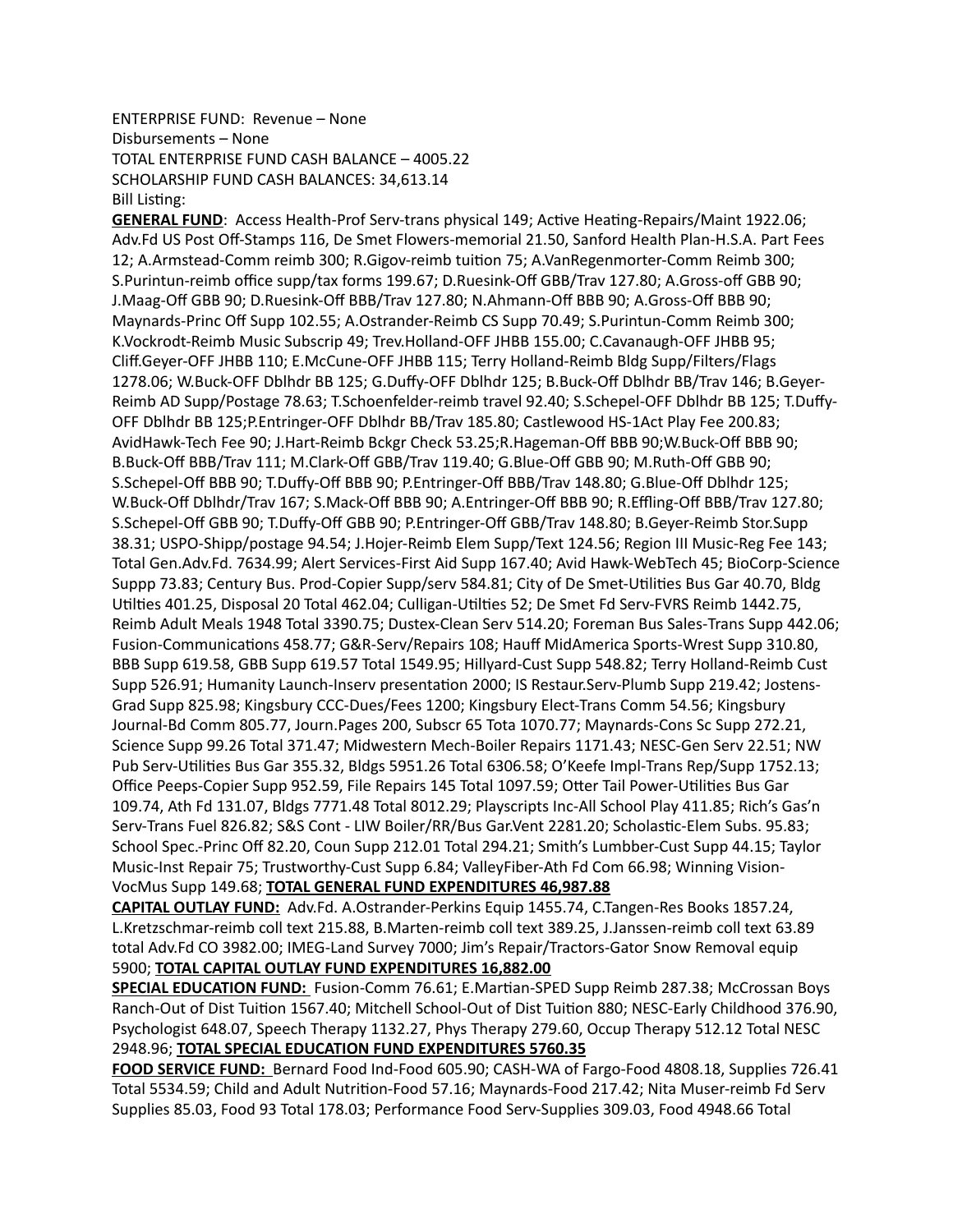5257.69; Prairie Farm Dairy-Food 1557.15; C.Wilkinson-Refund 440.45 **TOTAL FOOD SERVICE FUND EXPENDITURES: 13,848.39**

**NESC Report**: Representative Barb Asleson referred board members to the minutes included in their board files.

**Education Enhancement Foundation:** There was no business to report from the Foundation.

**Legislative Report**: The board reviewed current legislation with brief discussion concerning the juvenile justice reform and state aid increase proposals. A Cracker Barrel session was held at the Oxbow on Saturday, the 12th.

**Buildings and Facilities Report:** Buildings and Grounds committee members will be meeting with Co-Op Architecture on Thursday, Feb. 17th at 2:30 to review plans.

**Principal/AD Report:** Ms. South Dakota, Katelyn O'Neill, spoke to students K-12 on Friday with her focusing on healthy mind and body.

The FCCLA hosted a Valentine's Carnival-Dance for the middle school students on Saturday evening. This week the FCCLA will be celebrating their week with selling of heart shaped cookies and quiz games. FFA week will be the following week with a staff breakfast on the  $22^{nd}$  at 7:30 along with competitive activities during the noon hour.

Representatives from the Sanford Underground Research Facility will be giving presentations to middle and high school students in the morning of February 22<sup>nd</sup>. Following the De Smet band and chorus will host the "Afternoon of Arts" at 2 PM as a rehearsal for the Region music contest the following day in Watertown.

Students are also scheduled for a mental health presentation on March  $2^{nd}$  by Wendy Mamer. This is an event that was rescheduled from an earlier date in January.

Staff will be receiving training for administering State testing on Thursday afternoon, Feb. 17th along with PBIS work time. De Smet is hosting an instructional in-service on February 18th with approximately 250 staff from six different school districts planning on attending.

The Board heard that De Smet staff and admin collected textbooks and materials to loan to the Miller School District in the wake of their recent tragedy of an explosion in their school shop. Students are not only displaced from their educational facilities but are also suffering from lack of having their learning materials and tools that are not useable at this time. The principal who picked up the truckload of items noted that they were hoping to be back into their building by August. And while holding classes in various parts of their community is a great inconvenience, they are very grateful that there was no loss of life or substantial injuries.

The fourth-grade class will be traveling to Pierre on Weds, Feb. 16th, for their annual trip to the Capital and to visit historical venues pertaining to South Dakota History.

State testing will begin on March 2<sup>nd</sup>. Kindergarten screening will be held on March 4<sup>th</sup>. At this time, 20 plus students are anticipated to participate. The end of the  $2<sup>nd</sup>$  trimester for the LIW students will be on February 23rd.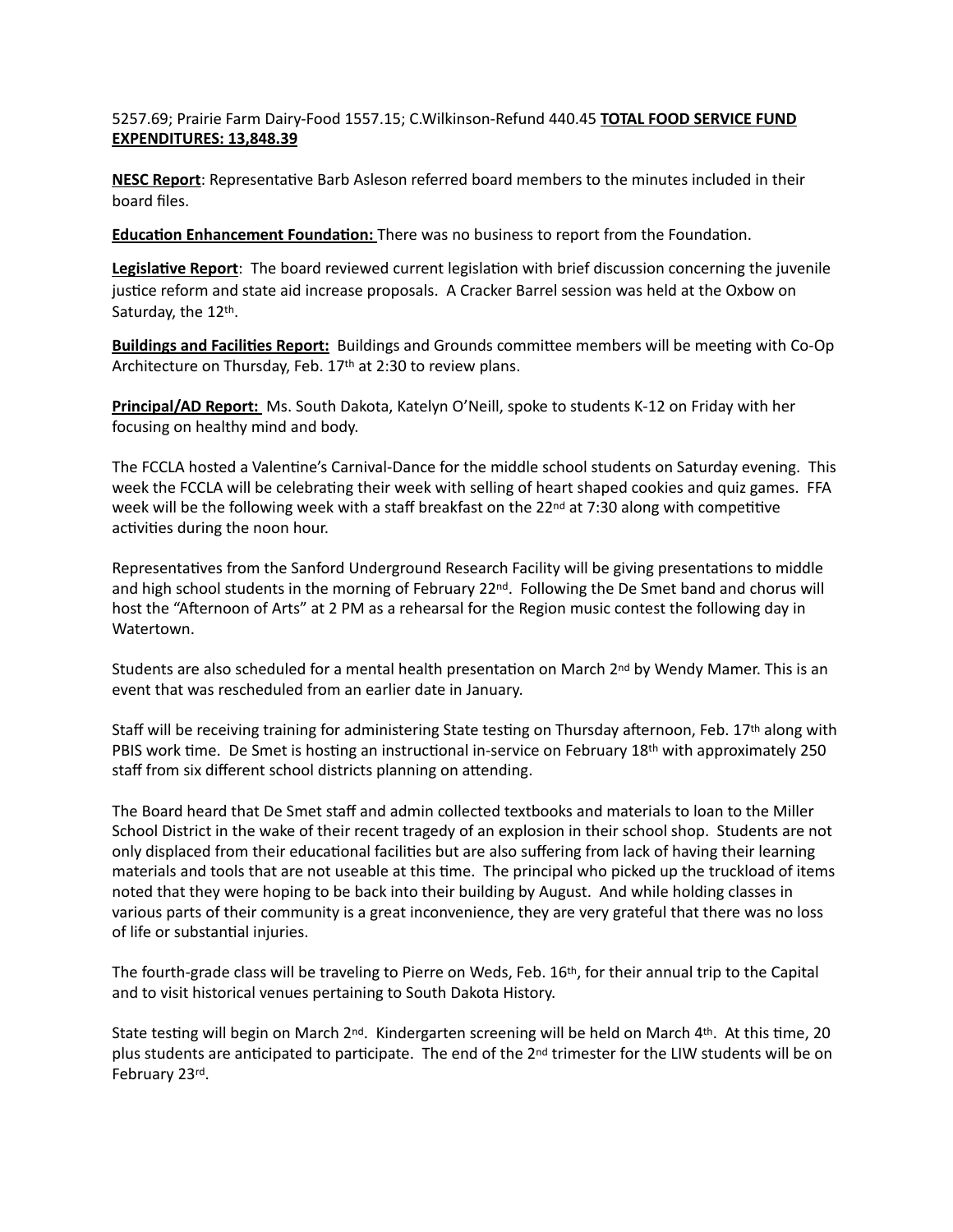The board heard that all three of the sporting activities are doing excellent. The wrestlers have learned that they have qualified for Duals at the State meet the weekend of February 26<sup>th</sup>. The individual regions will be held on Saturday, February 19<sup>th</sup>. The girls and boys basketball teams are having very successful seasons with both being rated highly in the polls. Region place for the girls begins the week of February 21st and for the boys February 28th.

**Presentation:** At this time the Mr. Jerry Spethman of DA Davidson and Co gave a presentation on what a possible financing situation could look like as the Board moves closer to the building/renovation of elementary classrooms for grades Pre-K-5. DA Davidson worked with the school district when the current middle school/high school building bond was passed along with the capital certificates for the new athletic field and track. Mr. Spethman gave out different scenarios for Capital certificates and bonds along with a timeline if the board proceeded yet this spring. He noted that interest rates are anticipated to rise and securing financing as soon as possible would be a good fiscal move. He used a top figure of \$9 million dollars but noting that he understood that the project may need to be cut back and/or put into separate projects.

Following his presentation, Pres. Roth voiced his thoughts that he feels the board needs to look at doing Bond Redemption Certificates. This financing avenue would not put such tight restrictions on the capital outlay fund for future years. This is especially true with current capital outlay tax funding changes that are now based on student enrollment versus tax levy valuation. It was noted that in doing a Bond, it will involve an election, which most likely will slow the project up by several months. Pres. Roth asked Mr. Spethman to rework his presentation and gear it toward bonds versus capital outlay certificates.

**Motion for SDHSAA Softball Intent:** On motion by J Tolzin, seconded by E. Buckmiller to not participate in the girls softball program at this time with the limited number of students that showed interest. Supt. Abi noted that If numbers were to change in the future, the district will have an opportunity to either form a team, or to possibly coop with another school. All voting "aye", motion carried

**2022-2023 School Year Calendar**: The board reviewed the two proposed 2022-2023 school year calendars. The calendars were drawn up by a committee of staff members and administration. On motion by B. Asleson, seconded by D. Garry to adopt the calendar that would start school on August 23<sup>rd</sup>. The last day will be May 19<sup>th</sup> with graduation on May 13<sup>th</sup>. All voting "aye", motion carried.

**Technology Budget FY2023 Presentation**: Andy Armstead gave a short presentation on the technology budget, highlighting the changes from the previous year. The changes that have been recommended are updates of current technology equipment that are basically on a rotation basis. The new technology proposed is to add two additional ActivPanels along with 1 Digital signage Display unit. On motion by J. Tolzin, seconded by D. Garry to approve the FY2023 Technology budget of \$119,512.33. All voting "aye", motion carried.

**March 2022 Calendar**: The board heard proposals from Supt. Abi in the event girls basketball and the boys basketball teams make it to State Tournament play. The wrestling team is assured of participating in the dual match on Saturday of their State Tournament. Individual matches will be decided on Saturday, Feb. 19th. Supt. Abi is offering a fan bus for the wrestling fans for Thursday matches. Fridays of all three tournaments are scheduled as spring break days. Following discussion, it was the general consensus to have e-learning days on Thursdays of the boys and girls basketball tournaments. This will eliminate having to make up the days at the end of the calendar school year.

**Adjournment:** There being no further business at this time, on motion to adjourn by D. Garry, seconded by B. Asleson. All voting "aye", motion carried. (6:51 PM)